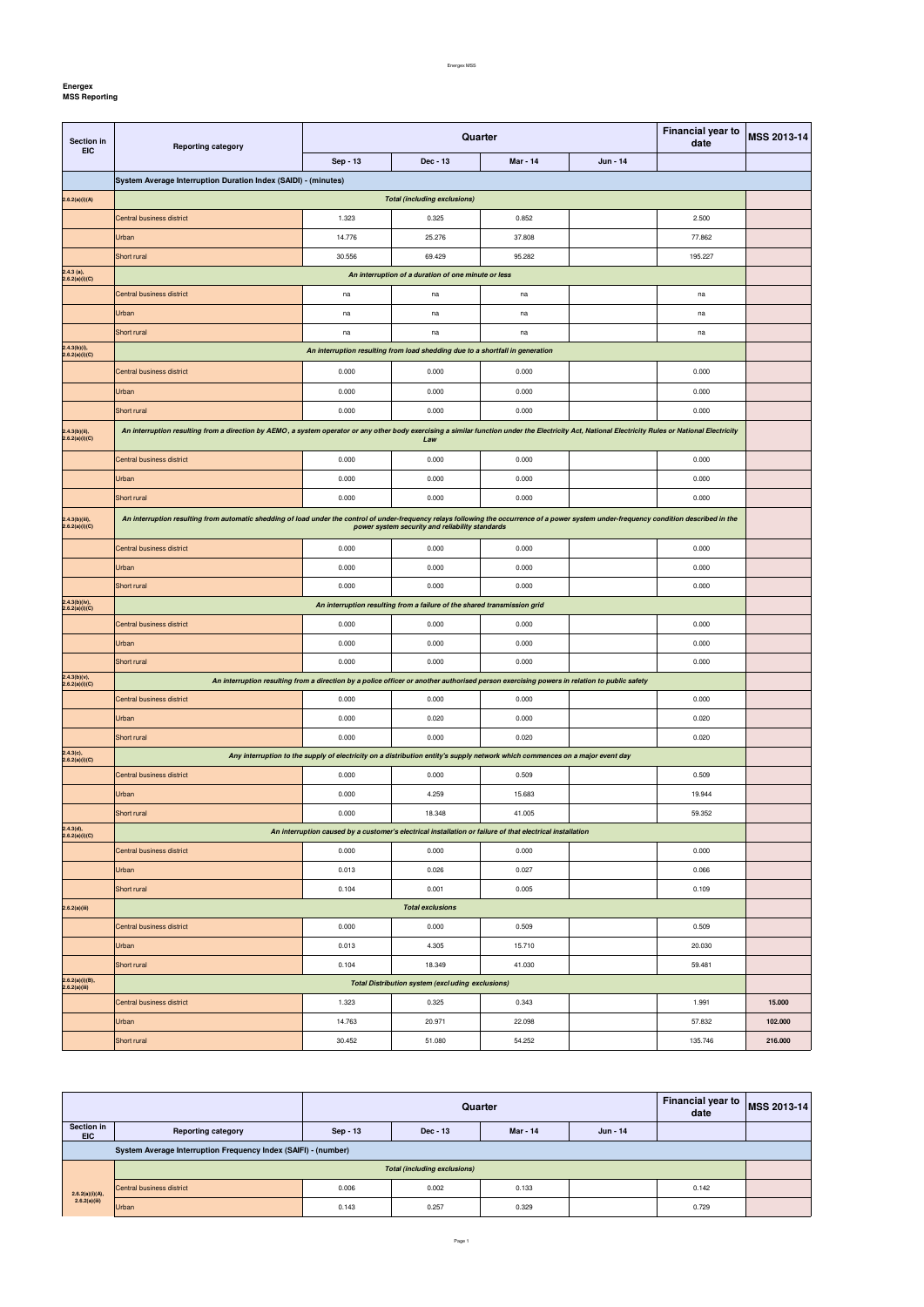|                                                     | Short rural                                                                                                                                                                                         | 0.333                                                                                                     | 0.561                                                                         | 0.607 |  | 1.501 |       |  |
|-----------------------------------------------------|-----------------------------------------------------------------------------------------------------------------------------------------------------------------------------------------------------|-----------------------------------------------------------------------------------------------------------|-------------------------------------------------------------------------------|-------|--|-------|-------|--|
| An interruption of a duration of one minute or less |                                                                                                                                                                                                     |                                                                                                           |                                                                               |       |  |       |       |  |
| $2.4.3$ (a),                                        | Central business district                                                                                                                                                                           | na                                                                                                        | na                                                                            | na    |  | na    |       |  |
| 2.6.2(a)(i)(C)                                      | Urban                                                                                                                                                                                               | na                                                                                                        | na                                                                            | na    |  | na    |       |  |
|                                                     | Short rural                                                                                                                                                                                         | na                                                                                                        | na                                                                            | na    |  | na    |       |  |
|                                                     |                                                                                                                                                                                                     |                                                                                                           | An interruption resulting from load shedding due to a shortfall in generation |       |  |       |       |  |
| $2.4.3(b)(i)$ ,                                     | Central business district                                                                                                                                                                           | 0.000                                                                                                     | 0.000                                                                         | 0.000 |  | 0.000 |       |  |
| 2.6.2(a)(i)(C)                                      | Urban                                                                                                                                                                                               | 0.000                                                                                                     | 0.000                                                                         | 0.000 |  | 0.000 |       |  |
|                                                     | Short rural                                                                                                                                                                                         | 0.000                                                                                                     | 0.000                                                                         | 0.000 |  | 0.000 |       |  |
|                                                     | An interruption resulting from a direction by AEMO, a system operator or any other body exercising a similar function under the Electricity Act, National Electricity Rules or National Electricity |                                                                                                           |                                                                               |       |  |       |       |  |
|                                                     | Law                                                                                                                                                                                                 |                                                                                                           |                                                                               |       |  |       |       |  |
| $2.4.3(b)(ii)$ ,<br>2.6.2(a)(i)(C)                  | Central business district                                                                                                                                                                           | 0.000                                                                                                     | 0.000                                                                         | 0.000 |  | 0.000 |       |  |
|                                                     | Urban<br>Short rural                                                                                                                                                                                | 0.000                                                                                                     | 0.000                                                                         | 0.000 |  | 0.000 |       |  |
|                                                     |                                                                                                                                                                                                     | 0.000                                                                                                     | 0.000                                                                         | 0.000 |  | 0.000 |       |  |
|                                                     | An interruption resulting from automatic shedding of load under the control of under-frequency relays following the occurrence of a power system under-frequency condition described in the         |                                                                                                           | power system security and reliability standards                               |       |  |       |       |  |
| $2.4.3(b)(iii)$ ,<br>2.6.2(a)(i)(C)                 | Central business district                                                                                                                                                                           | 0.000                                                                                                     | 0.000                                                                         | 0.000 |  | 0.000 |       |  |
|                                                     | Urban                                                                                                                                                                                               | 0.000                                                                                                     | 0.000                                                                         | 0.000 |  | 0.000 |       |  |
|                                                     | Short rural                                                                                                                                                                                         | 0.000                                                                                                     | 0.000                                                                         | 0.000 |  | 0.000 |       |  |
|                                                     | An interruption resulting from a failure of the shared transmission grid                                                                                                                            |                                                                                                           |                                                                               |       |  |       |       |  |
| 2.4.3(b)(iv),                                       | Central business district                                                                                                                                                                           | 0.000                                                                                                     | 0.000                                                                         | 0.000 |  | 0.000 |       |  |
| 2.6.2(a)(i)(C)                                      | Urban                                                                                                                                                                                               | 0.000                                                                                                     | 0.000                                                                         | 0.000 |  | 0.000 |       |  |
|                                                     | Short rural                                                                                                                                                                                         | 0.000                                                                                                     | 0.000                                                                         | 0.000 |  | 0.000 |       |  |
|                                                     | An interruption resulting from a direction by a police officer or another authorised person exercising powers in relation to public safety                                                          |                                                                                                           |                                                                               |       |  |       |       |  |
| 2.4.3(b)(v),                                        | Central business district                                                                                                                                                                           | 0.000                                                                                                     | 0.000                                                                         | 0.000 |  | 0.000 |       |  |
| 2.6.2(a)(i)(C)                                      | Urban                                                                                                                                                                                               | 0.000                                                                                                     | 0.000                                                                         | 0.000 |  | 0.000 |       |  |
|                                                     | Short rural                                                                                                                                                                                         | 0.000                                                                                                     | 0.000                                                                         | 0.000 |  | 0.000 |       |  |
|                                                     | Any interruption to the supply of electricity on a distribution entity's supply network which commences on a major event day                                                                        |                                                                                                           |                                                                               |       |  |       |       |  |
| $2.4.3(c)$ ,                                        | Central business district                                                                                                                                                                           | 0.000                                                                                                     | 0.000                                                                         | 0.127 |  | 0.127 |       |  |
| 2.6.2(a)(i)(C)                                      | Urban                                                                                                                                                                                               | 0.000                                                                                                     | 0.038                                                                         | 0.072 |  | 0.110 |       |  |
|                                                     | Short rural                                                                                                                                                                                         | 0.000                                                                                                     | 0.113                                                                         | 0.146 |  | 0.259 |       |  |
|                                                     |                                                                                                                                                                                                     | An interruption caused by a customer's electrical installation or failure of that electrical installation |                                                                               |       |  |       |       |  |
| 2.4.3(d),                                           | Central business district                                                                                                                                                                           | 0.000                                                                                                     | 0.000                                                                         | 0.000 |  | 0.000 |       |  |
| 2.6.2(a)(i)(C)                                      | Urban                                                                                                                                                                                               | 0.000                                                                                                     | 0.000                                                                         | 0.000 |  | 0.000 |       |  |
|                                                     | Short rural                                                                                                                                                                                         | 0.002                                                                                                     | 0.000                                                                         | 0.000 |  | 0.002 |       |  |
|                                                     |                                                                                                                                                                                                     |                                                                                                           | <b>Total exclusions</b>                                                       |       |  |       |       |  |
| 2.6.2(a)(iii)                                       | Central business district                                                                                                                                                                           | 0.000                                                                                                     | 0.000                                                                         | 0.127 |  | 0.127 |       |  |
|                                                     | Urban                                                                                                                                                                                               | 0.000                                                                                                     | 0.038                                                                         | 0.072 |  | 0.110 |       |  |
|                                                     | Short rural                                                                                                                                                                                         | 0.002                                                                                                     | 0.113                                                                         | 0.146 |  | 0.261 |       |  |
|                                                     |                                                                                                                                                                                                     |                                                                                                           | <b>Total Distribution System (excluding exclusions)</b>                       |       |  |       |       |  |
| $2.6.2(a)(i)(B),$<br>$2.6.2(a)(iii)$                | Central business district                                                                                                                                                                           | 0.006                                                                                                     | 0.002                                                                         | 0.007 |  | 0.015 | 0.150 |  |
|                                                     | Urban                                                                                                                                                                                               | 0.143                                                                                                     | 0.219                                                                         | 0.257 |  | 0.619 | 1.220 |  |
|                                                     | Short rural                                                                                                                                                                                         | 0.331                                                                                                     | 0.448                                                                         | 0.460 |  | 1.240 | 2.420 |  |

| <b>Section in</b><br><b>EIC</b> | A description of any major event days | Date       |
|---------------------------------|---------------------------------------|------------|
|                                 | Storms                                | 10/11/2013 |
|                                 | Storms                                | 29/12/2013 |
| 2.6.2(a)(i)(D)                  | Bushfires                             | 4/01/2014  |
|                                 | Storms                                | 6/01/2014  |

| <b>Section in</b><br><b>EIC</b> | An explanation of reasons for a distribution entity exceeding (where applicable) those minimum service standards and proposals to improve performance | <b>Exceeded MSS</b> |
|---------------------------------|-------------------------------------------------------------------------------------------------------------------------------------------------------|---------------------|
| 2.6.2(a)(i)(E)                  |                                                                                                                                                       |                     |

Page 2